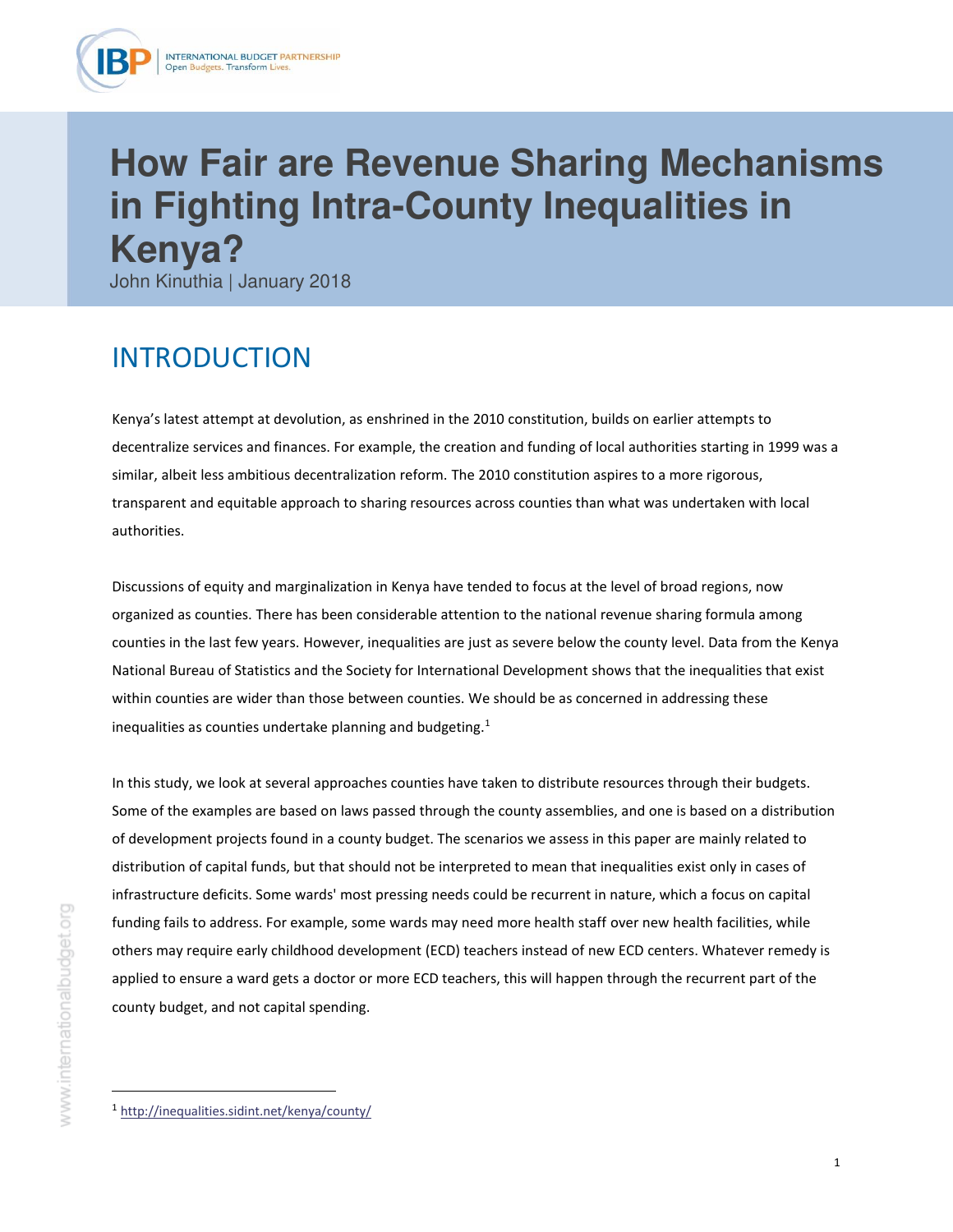Therefore, when looking at inequalities, we should not limit our assessment to development budgets or funds. Most government objectives require both recurrent and capital funding to be realized, and county government budget documents should provide information corresponding to both types of spending. However, many county budget documents do not have information about distribution for the full budget. If they have any distributional information at all, it is presented only for development spending. For this reason, we focus on capital spending in this paper.

From the five counties reviewed, we've made the following observations:

- Most of the counties' established instruments for distribution are linked to needs within the county and are based on legislation passed by the county governments.
- Counties describe the objectives of their funds as enhancing equity among wards, but we find that the distribution criteria used is not equitable.
- The funds assessed lack clear criteria for identifying beneficiaries, which would also ensure equity. For example, bursary beneficiaries are supposed to be from poor backgrounds, but the laws do not provide any criteria to identify what qualifies as a poor household.
- Budgets that contain information on the distribution of development projects in county budgets do not include non-financial information to explain the spread among wards.

# NYANDARUA COUNTY BURSARY FUND

In 2014, Nyandarua County passed a law that created a fund to help bright students from poor households pay for their education.<sup>2</sup> The fund would be allocated at least 1.5 percent of the annual county budget, which is then to be shared equally among the county's 25 wards. Students who are eligible are those attending special schools, day and boarding secondary schools, public boarding schools, youth polytechnics, and other tertiary institutions. The law gives special consideration to children from poor households who are disabled, orphans, or partial orphans. However, it does not give any details on how the bursary committee will determine which applicants are from poor households or not.

The act also gives some guidance on allocation per student. It sets a minimum amount that can be allocated to a student based on the schools they attend. The table below shows that every qualified student in a boarding

į.

<sup>2</sup> <http://www.nyandarua.go.ke/wp-content/uploads/2015/01/BURSARY-FUND-ACT-2014.pdf>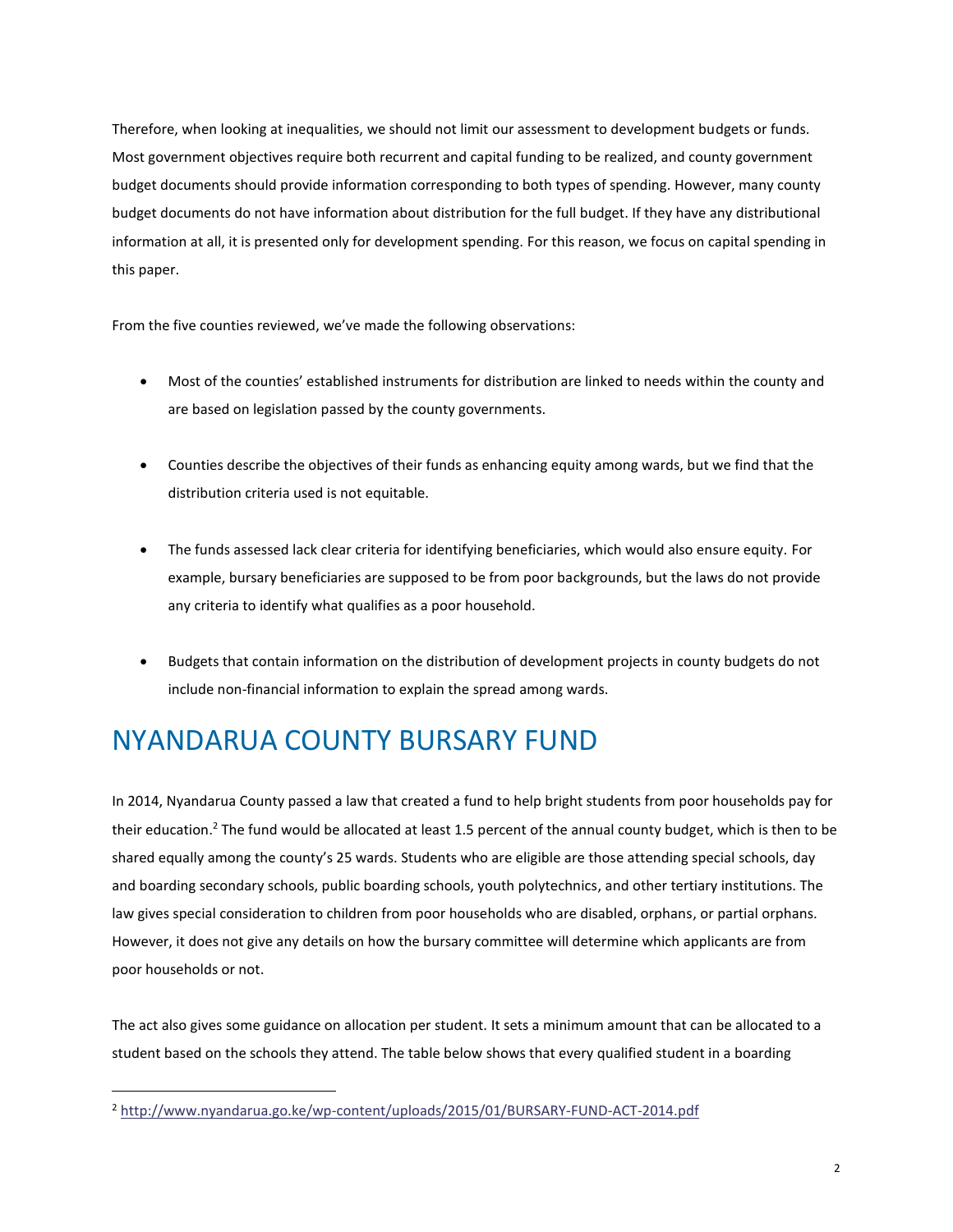secondary school will receive at least Ksh. 6,000, and every student in a special school or day secondary school will receive at least Ksh. 5,000. However, these amounts are quite low compared to what the Ministry of Education (MoE) has set as minimum ceilings for school fees. According to the MoE, school fees in special schools should be Ksh. 37,210 per student after deduction of school capitation funds from government. A student in such a school would have to get about seven times the minimum amount to pay the annual fee. The same is applicable to day secondary schools where the fee is Ksh. 9,374 excluding capitation from the national government.

### TABLE 1. COMPARISON OF FUNDING CEILINGS BY THE MINISTRY OF EDUCATION AND COUNTY GOVERNMENT OF NYANDARUA

| Category                         | <b>Minimum Fees Set by</b><br>the Ministry of<br><b>Education (Ksh.)</b> | <b>Minimum Fees Set by</b><br><b>Nyandarua County</b><br>(Ksh.) |  |  |
|----------------------------------|--------------------------------------------------------------------------|-----------------------------------------------------------------|--|--|
| Special Schools                  | 37,210                                                                   | 5.000                                                           |  |  |
| Day Secondary Schools            | 9.374                                                                    | 5.000                                                           |  |  |
| <b>Boarding Secondary School</b> | 53,553                                                                   | 6,000                                                           |  |  |

Source: Nyandarua County Bursary Fund Act 2014, Fees Guidelines for Secondary Schools by Ministry of Education

#### BOX 1. EVALUATING THE DISTRIBUTION OF FUNDS

To evaluate the distribution of these funds, we use the secondary school category. The data available in this case is of enrollment in secondary schools in Nyandarua. Due to the quota system used in Kenya to admit students, some students enrolled in schools in Nyandarua could be from outside the county. However, many primary schools in Kenya are day schools, and there is a higher probability that the students in primary school are residents of the county. According to data from the Ministry of Education, only two primary schools out of 342 schools in Nyandarua county are full boarding schools. Nyandarua had 18,307 students who sat for Kenya Certificate of Primary Education in 2016 and when a transition rate of 81.3 percent is applied, then we get the number of students from Nyandarua who are in Form One. Therefore, the total number of students expected in all four years of high school would be approximately 59,534.

The number of students per ward was calculated based on a ward share of the total county population. There is a significant correlation (0.9532) between the ward share of the child population (0-14 years) in the county and the ward share of total population. Therefore, we estimate the numbers of poor students per ward based on the overall poverty rate per ward based on data from the Kenya National Bureau of Statistics.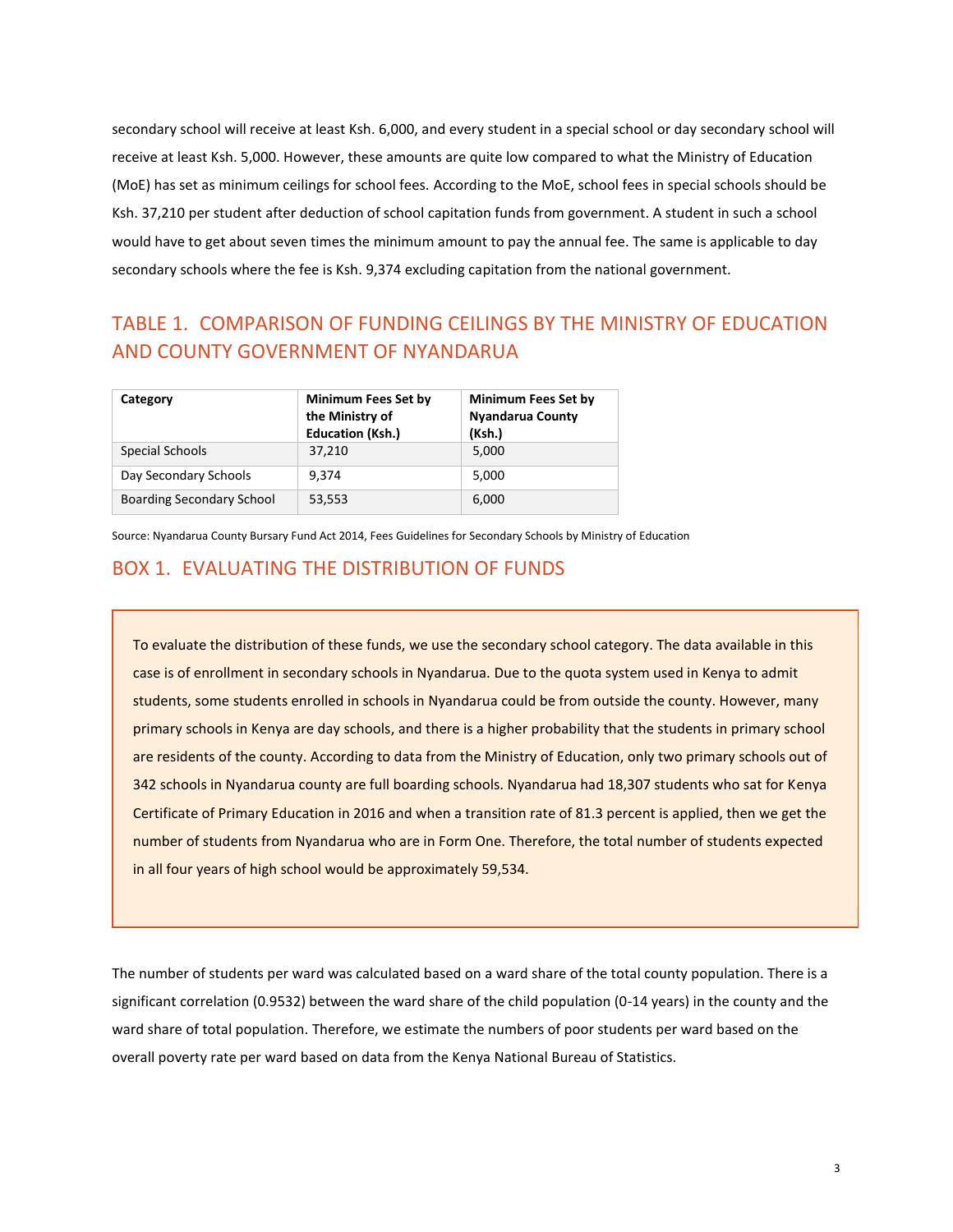In 2016/17, Nyandarua's approved budget was Ksh. 7.3 billion, so the bursary fund received Ksh. 110 million (1.5 percent of 7.3 billion). In Table 2, Wanjohi ward has the highest number of students in secondary schools with 1,473, while Kiriita has the lowest with 502 students. The share of poor students between the two wards ranges from 6.4 percent to 2.2 percent. However, each ward received an equal share of four percent across the 25 wards. Per capita allocations for each ward gives a better picture of the inequality of this approach of this approach. On average, a poor secondary school student in Kiriita ward is allocated Ksh. 8,782, while a poor student in Wanjohi ward would only receive about a third of that (Ksh. 2,992).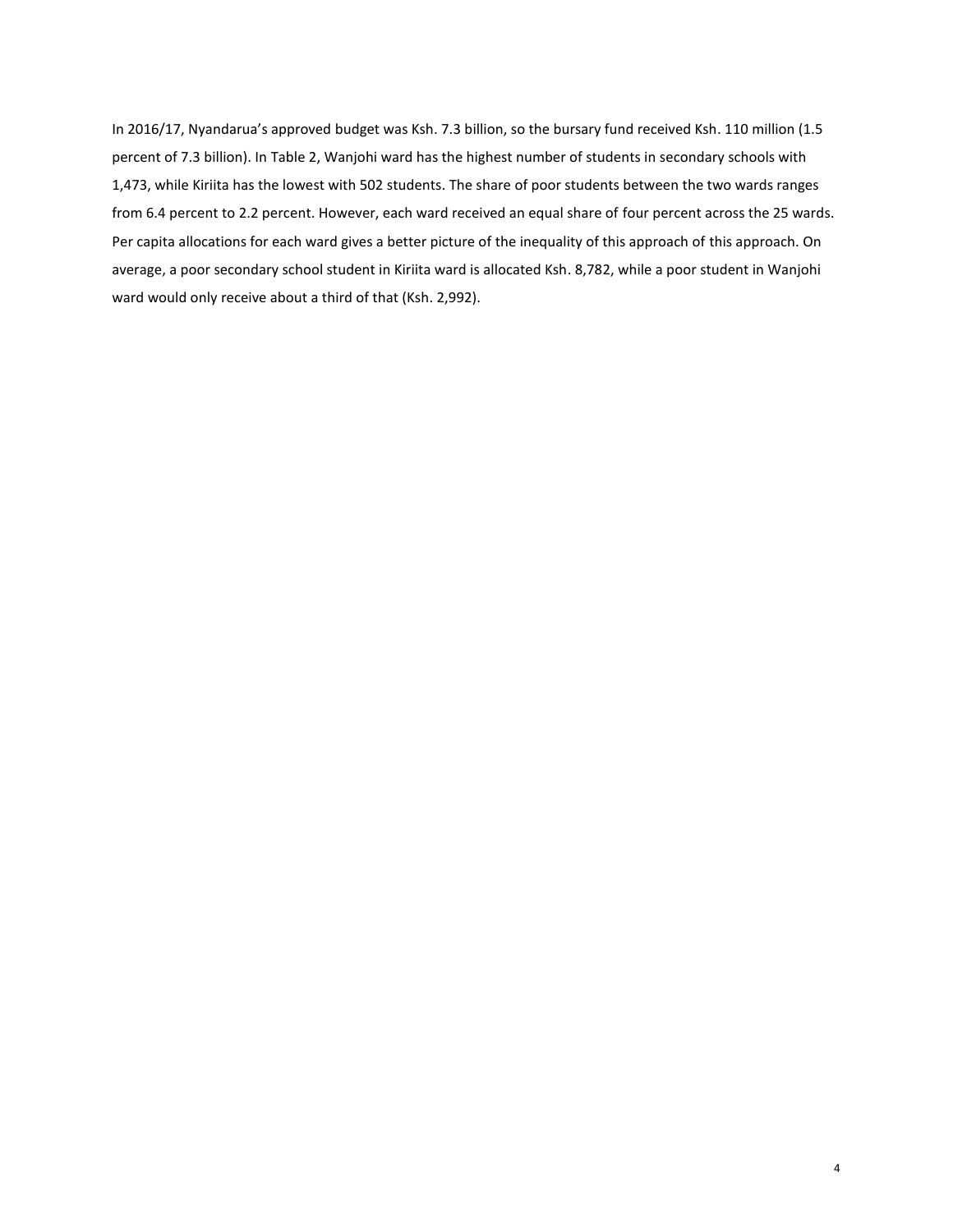### TABLE 2. NYANDARUA COUNTY WARD BURSARY ALLOCATIONS

| Ward           | <b>Total</b><br>Population | Poverty<br>Rate | Ward Share of the<br><b>Total County</b><br>Population | <b>Secondary School</b><br>Students 2016 = 59,534 | Poor Students in<br><b>Secondary School</b> | Ward Share of Poor Students in<br><b>Secondary School</b> | <b>Allocation</b><br>Per Ward | <b>Share of Allocation</b><br>per Ward | Per capita<br><b>Allocation</b> |
|----------------|----------------------------|-----------------|--------------------------------------------------------|---------------------------------------------------|---------------------------------------------|-----------------------------------------------------------|-------------------------------|----------------------------------------|---------------------------------|
| Wanjohi        | 32,032                     | 45.0            | 5%                                                     | 3,274                                             | 1,473                                       | 6.4%                                                      | 4,406,778                     | 4.0%                                   | 2,992                           |
| Murungaru      | 26,573                     | 47.1            | 5%                                                     | 2,716                                             | 1,280                                       | 5.5%                                                      | 4,406,778                     | 4.0%                                   | 3,443                           |
| Mirangine      | 26,604                     | 46.9            | 5%                                                     | 2,719                                             | 1,275                                       | 5.5%                                                      | 4,406,778                     | 4.0%                                   | 3,456                           |
| Geta           | 20,083                     | 55.4            | 3%                                                     | 2,053                                             | 1,138                                       | 4.9%                                                      | 4,406,778                     | 4.0%                                   | 3,873                           |
| Kanjuiri Ridge | 25,374                     | 43.1            | 4%                                                     | 2,594                                             | 1,118                                       | 4.8%                                                      | 4,406,778                     | 4.0%                                   | 3,940                           |
| Engineer       | 26,815                     | 39.4            | 5%                                                     | 2,741                                             | 1,079                                       | 4.7%                                                      | 4,406,778                     | 4.0%                                   | 4,083                           |
| Gathara        | 25,839                     | 38.9            | 4%                                                     | 2,641                                             | 1,028                                       | 4.4%                                                      | 4,406,778                     | 4.0%                                   | 4,286                           |
| Central        | 29,592                     | 33.7            | 5%                                                     | 3,025                                             | 1,018                                       | 4.4%                                                      | 4,406,778                     | 4.0%                                   | 4,329                           |
| Nyakio         | 24,892                     | 40.0            | 4%                                                     | 2,544                                             | 1,018                                       | 4.4%                                                      | 4,406,778                     | 4.0%                                   | 4,330                           |
| Shamata        | 23,320                     | 42.3            | 4%                                                     | 2,384                                             | 1,008                                       | 4.4%                                                      | 4,406,778                     | 4.0%                                   | 4,372                           |
| Kipipiri       | 22,540                     | 43.2            | 4%                                                     | 2,304                                             | 995                                         | 4.3%                                                      | 4,406,778                     | 4.0%                                   | 4,431                           |
| North Kinangop | 20,658                     | 45.5            | 4%                                                     | 2,112                                             | 961                                         | 4.2%                                                      | 4,406,778                     | 4.0%                                   | 4,584                           |
| Gathanji       | 21,114                     | 43.6            | 4%                                                     | 2,158                                             | 941                                         | 4.1%                                                      | 4,406,778                     | 4.0%                                   | 4,685                           |
| Weru           | 25,886                     | 35.3            | 4%                                                     | 2,646                                             | 933                                         | 4.0%                                                      | 4,406,778                     | 4.0%                                   | 4,721                           |
| Charagita      | 21,783                     | 40.1            | 4%                                                     | 2,227                                             | 894                                         | 3.9%                                                      | 4,406,778                     | 4.0%                                   | 4,932                           |
| Rurii          | 23,650                     | 36.8            | 4%                                                     | 2,417                                             | 891                                         | 3.9%                                                      | 4,406,778                     | 4.0%                                   | 4,949                           |
| Githioro       | 20,010                     | 41.8            | 3%                                                     | 2,045                                             | 854                                         | 3.7%                                                      | 4,406,778                     | 4.0%                                   | 5,159                           |
| Mugumu         | 25,412                     | 32.6            | 4%                                                     | 2,598                                             | 846                                         | 3.7%                                                      | 4,406,778                     | 4.0%                                   | 5,210                           |
| Karau          | 18,726                     | 42.1            | 3%                                                     | 1,914                                             | 805                                         | 3.5%                                                      | 4,406,778                     | 4.0%                                   | 5,475                           |
| Githabai       | 19,277                     | 34.8            | 3%                                                     | 1,970                                             | 686                                         | 3.0%                                                      | 4,406,778                     | 4.0%                                   | 6,427                           |
| Njabini/Kiburu | 20,248                     | 32.5            | 3%                                                     | 2,070                                             | 673                                         | 2.9%                                                      | 4,406,778                     | 4.0%                                   | 6,545                           |
| Leshau/Pondo   | 19,025                     | 29.8            | 3%                                                     | 1,945                                             | 580                                         | 2.5%                                                      | 4,406,778                     | 4.0%                                   | 7,602                           |
| Gatimu         | 25,632                     | 21.9            | 4%                                                     | 2,620                                             | 573                                         | 2.5%                                                      | 4,406,778                     | 4.0%                                   | 7,695                           |
| Kiambaga       | 17,860                     | 30.3            | 3%                                                     | 1,826                                             | 553                                         | 2.4%                                                      | 4,406,778                     | 4.0%                                   | 7,968                           |
| Kiriita        | 19,491                     | 25.2            | 3%                                                     | 1,992                                             | 502                                         | 2.2%                                                      | 4,406,778                     | 4.0%                                   | 8,782                           |
| Total          | 582,436                    |                 | 100%                                                   | 59,534                                            | 23,120                                      | 100%                                                      | 110,169,450                   | 100%                                   | 4,765                           |

Sources: Nyandarua County Bursary Fund Act 2014, Exploring Kenya's Inequality, SID and KNBS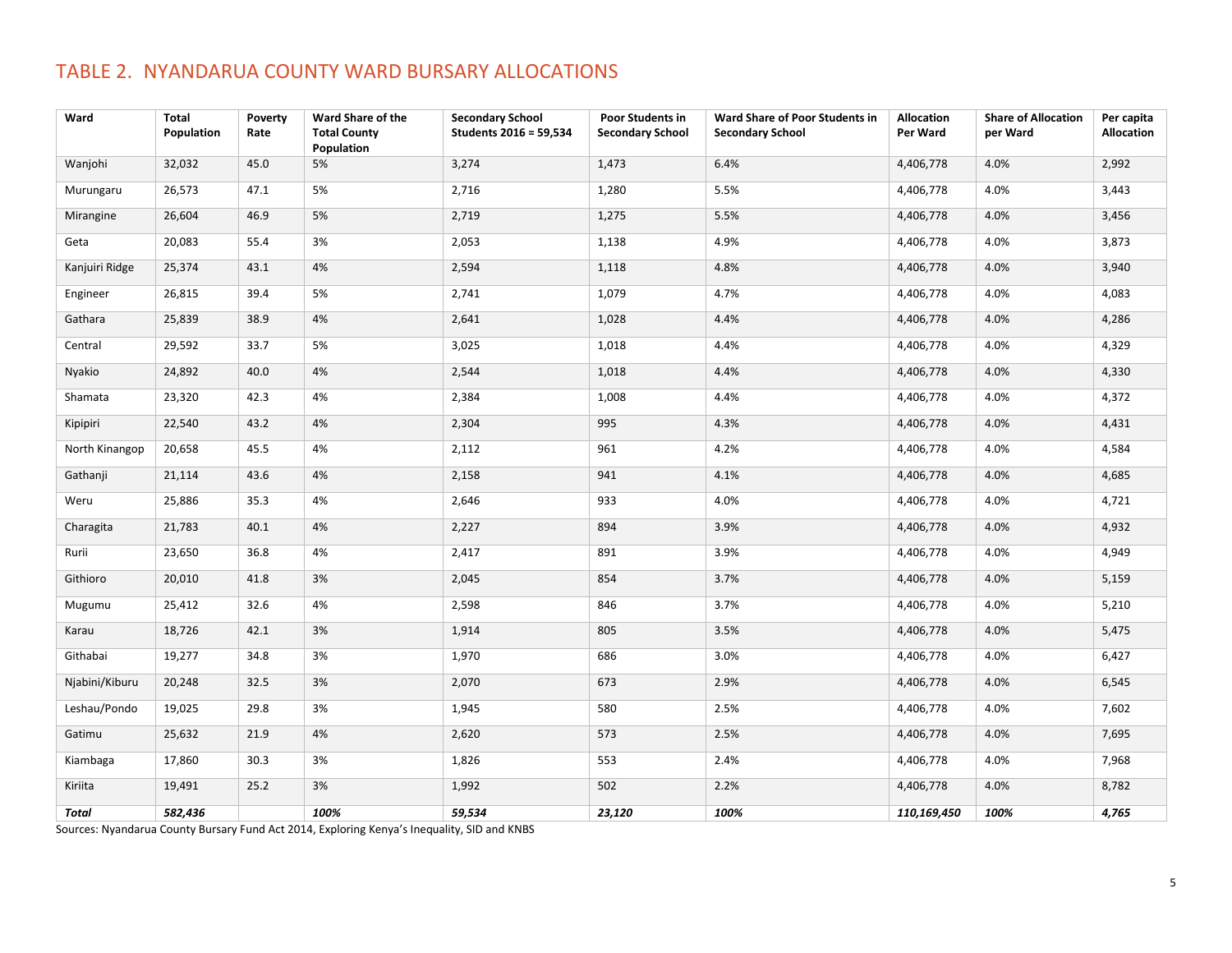# MURANGA COUNTY SCHOLARSHIP FUND

According to the law, at least 4 percent of county's equitable share must be allocated to a fund that supports the education of needy and bright children in the county. The assembly approved an amendment to have the allocation to the fund changed from a percentage of the equitable share to a percentage of annual allocations of the development budget allocation. In aggregate terms, this reduced the money to the fund by more than half. It is not possible to know if this amendment is in effect as the county website indicates that it is awaiting assent.<sup>3</sup> The beneficiaries are students in post primary education including those attending special education institutions. The County Executive Committee member in-charge of education will set aside five percent of the fund as a special kitty, but the legislation does not give any information on how this five percent will be used. The remaining 95 percent of the fund is to be shared equally among the county's 35 wards. Table 3 shows the distribution using the equitable share and the development budget based on the act and the amendment.

Based on the estimates on students completing primary schools, there are 123,973 students in secondary schools from Muranga in 2016. Applying the poverty rate in the county, 41,203 students would fall under the poverty line. Gaturi ward has the highest share of poor started at 4.2 percent while Kamacharia has the lowest share at 1.5 percent. The allocation to each ward is Ksh. 3.1 million based on a figure of Ksh. 109 million when the development allocation is used as the base revenue. In per capita terms, the allocation in Gaturi comes to Ksh 1,781 while the per capita allocation in Kamacharia is three times that of Gaturi at Ksh. 5,143.

The distribution of bursaries equally among Muranga's wards means that students in some wards are at a disadvantage because the number of needy students is not the same in each ward across the county.

 $\overline{\phantom{0}}$ 

<sup>3</sup> <http://www.assembly.muranga.go.ke/bills.php?com=3&com2=24&item=161#.WbEt4KiCyUk>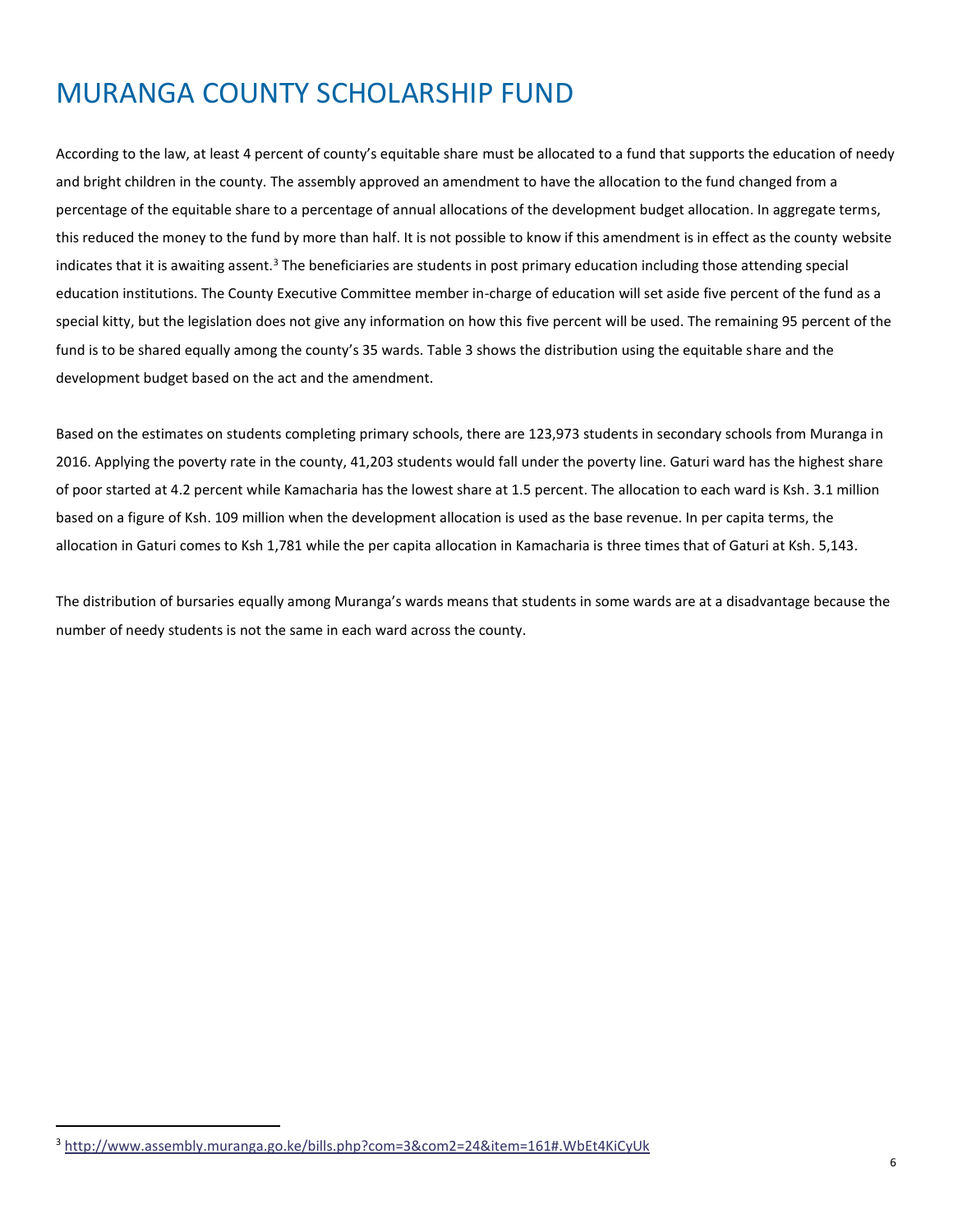### TABLE 3. MURANGA COUNTY WARD BURSARY ALLOCATIONS

|                  |                            |                 |                                                       |                                                               |                                            |                                                                    |                               | <b>Based on Equitable Share</b>    |                          | <b>Based on Development Budget</b>      |                                       |                          |
|------------------|----------------------------|-----------------|-------------------------------------------------------|---------------------------------------------------------------|--------------------------------------------|--------------------------------------------------------------------|-------------------------------|------------------------------------|--------------------------|-----------------------------------------|---------------------------------------|--------------------------|
|                  |                            |                 |                                                       |                                                               |                                            |                                                                    | Equitable<br>Share<br>2016/17 | Allocation<br>for Bursary<br>Fund  |                          | Development<br><b>Budget</b><br>2016/17 | Allocation for<br><b>Bursary Fund</b> |                          |
|                  |                            |                 |                                                       |                                                               |                                            |                                                                    | 6,191,000,000                 | 247,640,000                        |                          | 2,719,226,574                           | 108,769,063                           |                          |
| Ward             | <b>Total</b><br>Population | Poverty<br>Rate | Ward<br>Share of<br>the Total<br>County<br>Population | Secondary<br>School<br><b>Students</b><br>$2016 =$<br>123,973 | Poor<br>Students in<br>Secondary<br>School | <b>Ward Share</b><br>of Poor<br>Students in<br>Secondary<br>School | <b>Allocation Per</b><br>Ward | Share of<br>Allocation<br>per Ward | Per capita<br>Allocation | <b>Allocation Per</b><br>Ward           | Share of<br>Allocation<br>per Ward    | Per capita<br>Allocation |
| Gaturi           | 33,355                     | 39.5            | 3.6%                                                  | 4,421                                                         | 1,745                                      | 4.2%                                                               | 7,075,429                     | 2.9%                               | 4,055                    | 3,107,688                               | 2.9%                                  | 1,781                    |
| Mbiri            | 32,783                     | 38.6            | 3.5%                                                  | 4,345                                                         | 1,676                                      | 4.1%                                                               | 7,075,429                     | 2.9%                               | 4,221                    | 3,107,688                               | 2.9%                                  | 1,854                    |
| Kakuzi/Mitumbiri | 30,866                     | 39.6            | 3.3%                                                  | 4,091                                                         | 1,619                                      | 3.9%                                                               | 7,075,429                     | 2.9%                               | 4,371                    | 3,107,688                               | 2.9%                                  | 1,920                    |
| Ithiru           | 26,897                     | 42.6            | 2.9%                                                  | 3,565                                                         | 1,517                                      | 3.7%                                                               | 7,075,429                     | 2.9%                               | 4,664                    | 3,107,688                               | 2.9%                                  | 2,049                    |
| Makuyu           | 26,716                     | 42.5            | 2.9%                                                  | 3,541                                                         | 1,504                                      | 3.7%                                                               | 7,075,429                     | 2.9%                               | 4,704                    | 3,107,688                               | 2.9%                                  | 2,066                    |
|                  |                            |                 |                                                       |                                                               |                                            |                                                                    |                               |                                    |                          |                                         |                                       |                          |
| Mugumo-Ini       | 23,801                     | 27.7            | 2.5%                                                  | 3,155                                                         | 875                                        | 2.1%                                                               | 7,075,429                     | 2.9%                               | 8,090                    | 3,107,688                               | 2.9%                                  | 3,553                    |
| Ngararia         | 17,996                     | 33.7            | 1.9%                                                  | 2,385                                                         | 804                                        | 2.0%                                                               | 7,075,429                     | 2.9%                               | 8,801                    | 3,107,688                               | 2.9%                                  | 3,866                    |
| Kanyenya-Ini     | 22,922                     | 24.6            | 2.5%                                                  | 3,038                                                         | 749                                        | 1.8%                                                               | 7,075,429                     | 2.9%                               | 9,451                    | 3,107,688                               | 2.9%                                  | 4,151                    |
| Rwathia          | 19,179                     | 24.4            | 2.1%                                                  | 2,542                                                         | 621                                        | 1.5%                                                               | 7,075,429                     | 2.9%                               | 11,394                   | 3,107,688                               | 2.9%                                  | 5,004                    |
| Kamacharia       | 20,860                     | 21.9            | 2.2%                                                  | 2,765                                                         | 604                                        | 1.5%                                                               | 7,075,429                     | 2.9%                               | 11,708                   | 3,107,688                               | 2.9%                                  | 5,143                    |
| Total            | 935,286                    |                 |                                                       | 123,973                                                       | 41,203                                     | 100%                                                               | 247,640,000                   | 100%                               | 6,010                    | 108,769,063                             | 100%                                  | 2,640                    |

Sources: Muranga County Scholarship Fund 2014, Exploring Kenya's Inequality, SID and KNBS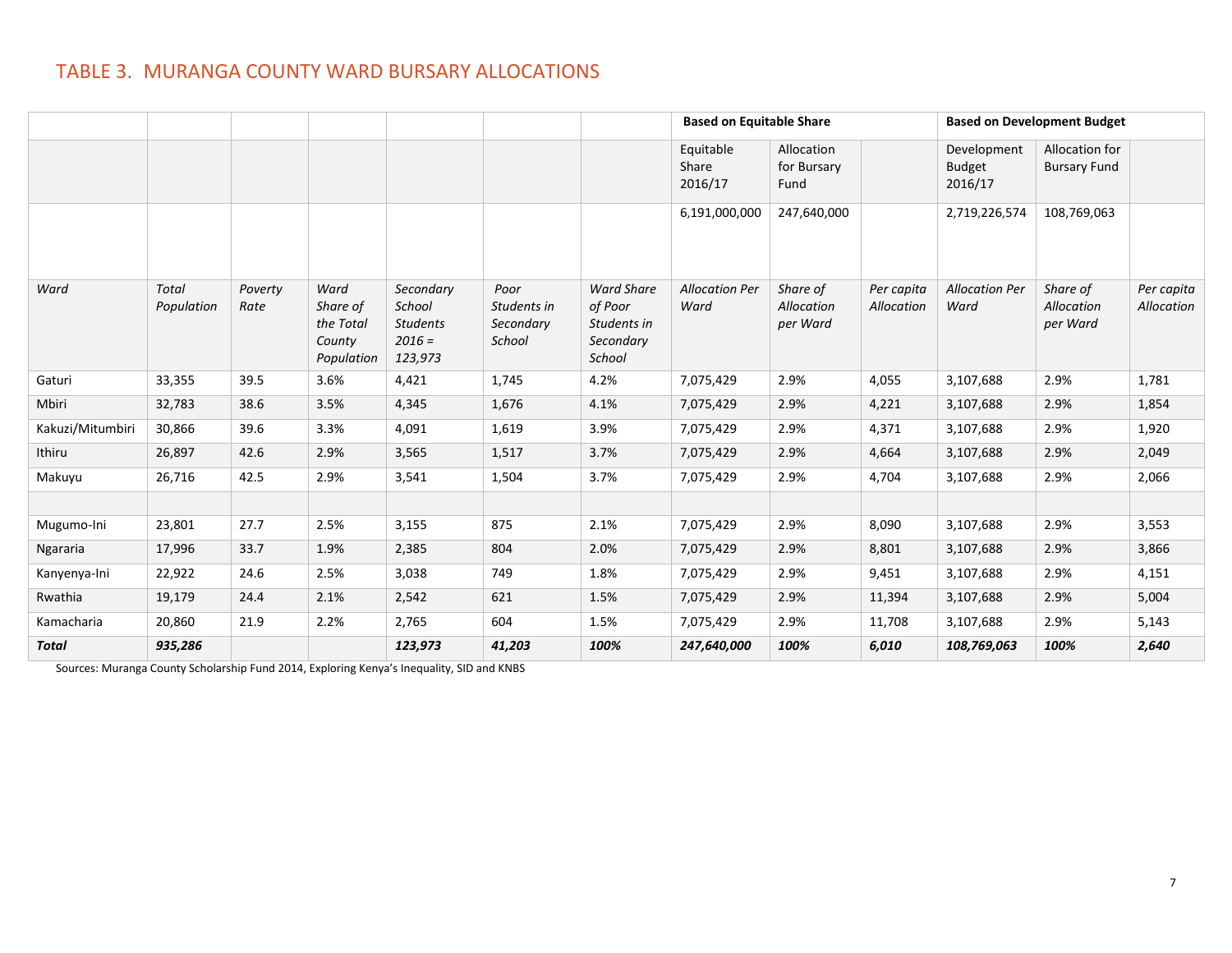# NAKURU COUNTY WARD DEVELOPMENT FUND

Nakuru county established this fund with an objective of developing its 55 wards and fighting poverty. The legislation requires not less than five percent of the county ordinary revenue (equitable share and local revenue) be allocated to the fund. In 2016/17, ordinary revenue was Ksh. 11.4 billion, which means that the ward development fund was allocated Ksh. 576.9 million.

The distribution criteria set in the law says that 85 percent of the Ward Development Fund (WDF) is distributed equally among wards and the remaining 15 percent is shared based on each ward's share of the county population. Using data on water access (see Table 4), it shows that the inequalities that exist in that sector alone are quite large. More than five percent of all the people without access to clean water live in Kiptororo while less than 0.5 percent live in wards like Kivumbini, Kapkures, and Barut. Kivumbini ward which has the smallest number of people without good access to water at 460 has an allocation of Ksh. 9.9 million. This comes to a per capita allocation of Ksh. 21,497 which is very high compared to a per capita allocation of only Ksh. 337 in Kiptororo which has the highest number of people without improved water sources. When the revenue sharing criteria is applied, each ward's share of the total allocation is generally around two percent. Looking at the two measures it is easy to see how unequal the distribution of the fund is given that inequalities in access to services among wards are much wider.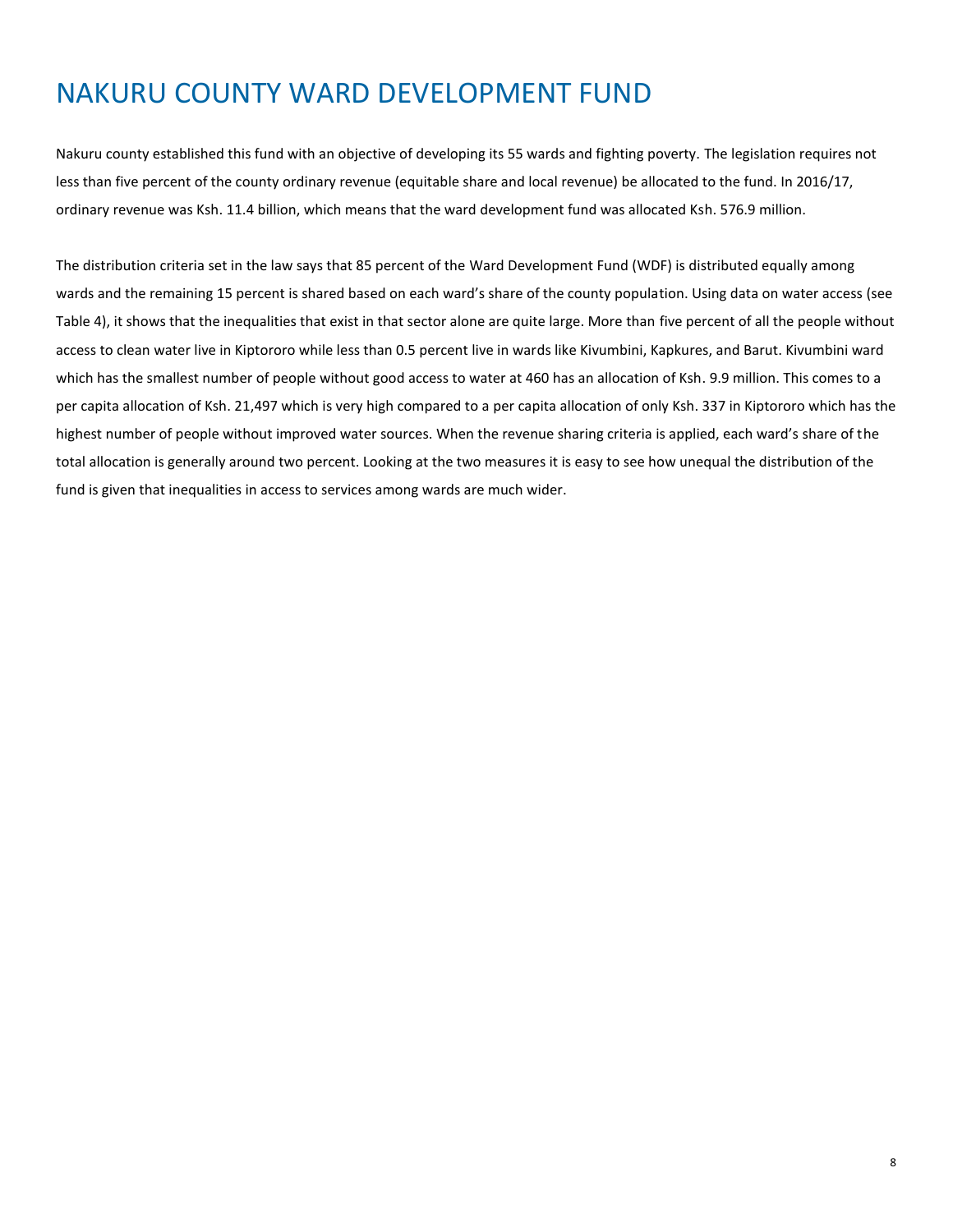### TABLE 4. DEVELOPMENT WARD DISTRIBUTION AGAINST WATER ACCESS PER WARD

| Ward              | <b>Unimproved</b><br><b>Sources</b> | Ward<br>Population | Population<br>without<br>Improved<br><b>Sources of Water</b> | <b>Ward Share of the</b><br><b>Total County</b><br>Population | <b>Ward Share of</b><br><b>Individuals</b><br>without Improved<br>Sources of water | <b>Allocation of</b><br>85% of WDF | <b>Allocation of</b><br>15% of WDF | <b>Total Ward</b><br><b>Allocation</b> | <b>Share of Total</b><br><b>Allocations</b> | Per capita<br><b>Allocation</b> |
|-------------------|-------------------------------------|--------------------|--------------------------------------------------------------|---------------------------------------------------------------|------------------------------------------------------------------------------------|------------------------------------|------------------------------------|----------------------------------------|---------------------------------------------|---------------------------------|
| Kivumbini         | 2.3                                 | 20,436             | 460                                                          | 1.3%                                                          | 0.1%                                                                               | 8,776,346                          | 1,112,412                          | 9,888,759                              | 1.7%                                        | 21,497                          |
| Barut             | 8.9                                 | 6,875              | 610                                                          | 0.4%                                                          | 0.1%                                                                               | 8,776,346                          | 374,233                            | 9,150,580                              | 1.6%                                        | 15,001                          |
| Kapkures          | 7.1                                 | 8,896              | 633                                                          | 0.6%                                                          | 0.1%                                                                               | 8,776,346                          | 484,245                            | 9,260,591                              | 1.6%                                        | 14,630                          |
| Flamingo          | 4.2                                 | 31,197             | 1,300                                                        | 2.0%                                                          | 0.2%                                                                               | 8,776,346                          | 1,698,176                          | 10,474,523                             | 1.8%                                        | 8,057                           |
| Shaabab           | 8.9                                 | 17,461             | 1,547                                                        | 1.1%                                                          | 0.2%                                                                               | 8,776,346                          | 950,471                            | 9,726,818                              | 1.7%                                        | 6,288                           |
| Malewa West       | 8.7                                 | 18,679             | 1,627                                                        | 1.2%                                                          | 0.3%                                                                               | 8,776,346                          | 1,016,772                          | 9,793,118                              | 1.7%                                        | 6,019                           |
| Rhoda             | 8.3                                 | 24,545             | 2,036                                                        | 1.6%                                                          | 0.3%                                                                               | 8,776,346                          | 1,336,082                          | 10,112,428                             | 1.8%                                        | 4,967                           |
| Biashara          | 6.5                                 | 34,421             | 2,225                                                        | 2.2%                                                          | 0.4%                                                                               | 8,776,346                          | 1,873,671                          | 10,650,018                             | 1.9%                                        | 4,787                           |
| Menengai          | 9.8                                 | 30,598             | 3,003                                                        | 2.0%                                                          | 0.5%                                                                               | 8,776,346                          | 1,665,570                          | 10,441,917                             | 1.8%                                        | 3,477                           |
| London            | 20.6                                | 19,880             | 4,092                                                        | 1.3%                                                          | 0.6%                                                                               | 8,776,346                          | 1,082,147                          | 9,858,494                              | 1.7%                                        | 2,409                           |
| Soin              | 73.4                                | 24,839             | 18,244                                                       | 1.6%                                                          | 2.9%                                                                               | 8,776,346                          | 1,352,085                          | 10,128,432                             | 1.8%                                        | 555                             |
| Subukia           | 60.1                                | 32,062             | 19,273                                                       | 2.0%                                                          | 3.1%                                                                               | 8,776,346                          | 1,745,262                          | 10,521,608                             | 1.9%                                        | 546                             |
| <b>Hells Gate</b> | 52.0                                | 38,888             | 20,238                                                       | 2.5%                                                          | 3.2%                                                                               | 8,776,346                          | 2,116,828                          | 10,893,174                             | 1.9%                                        | 538                             |
| Njoro             | 39.8                                | 55,403             | 22,042                                                       | 3.5%                                                          | 3.5%                                                                               | 8,776,346                          | 3,015,805                          | 11,792,151                             | 2.1%                                        | 535                             |
| Kamara            | 66.1                                | 29,887             | 19,763                                                       | 1.9%                                                          | 3.1%                                                                               | 8,776,346                          | 1,626,868                          | 10,403,214                             | 1.8%                                        | 526                             |
| Visoi             | 64.8                                | 31,253             | 20,239                                                       | 2.0%                                                          | 3.2%                                                                               | 8,776,346                          | 1,701,225                          | 10,477,571                             | 1.8%                                        | 518                             |
| Viwanda           | 59.1                                | 44,561             | 26,336                                                       | 2.8%                                                          | 4.2%                                                                               | 8,776,346                          | 2,425,632                          | 11,201,978                             | 2.0%                                        | 425                             |
| Tinet             | 74.7                                | 34,538             | 25,796                                                       | 2.2%                                                          | 4.1%                                                                               | 8,776,346                          | 1,880,040                          | 10,656,387                             | 1.9%                                        | 413                             |
| Mauche            | 86.9                                | 34,010             | 29,543                                                       | 2.2%                                                          | 4.7%                                                                               | 8,776,346                          | 1,851,299                          | 10,627,645                             | 1.9%                                        | 360                             |
| Kiptororo         | 85.6                                | 37,480             | 32,093                                                       | 2.4%                                                          | 5.1%                                                                               | 8,776,346                          | 2,040,185                          | 10,816,531                             | 1.9%                                        | 337                             |
| <b>Total</b>      | 40.3                                | 1,564,872          | 630,379                                                      | 100.0%                                                        | 100.0%                                                                             | 482,699,047                        | 85,182,185                         | 567,881,232                            | 100.0%                                      | 901                             |

Sources: Nakuru County Ward Development Fund, Exploring Kenya's Inequality, SID and KNBS 2013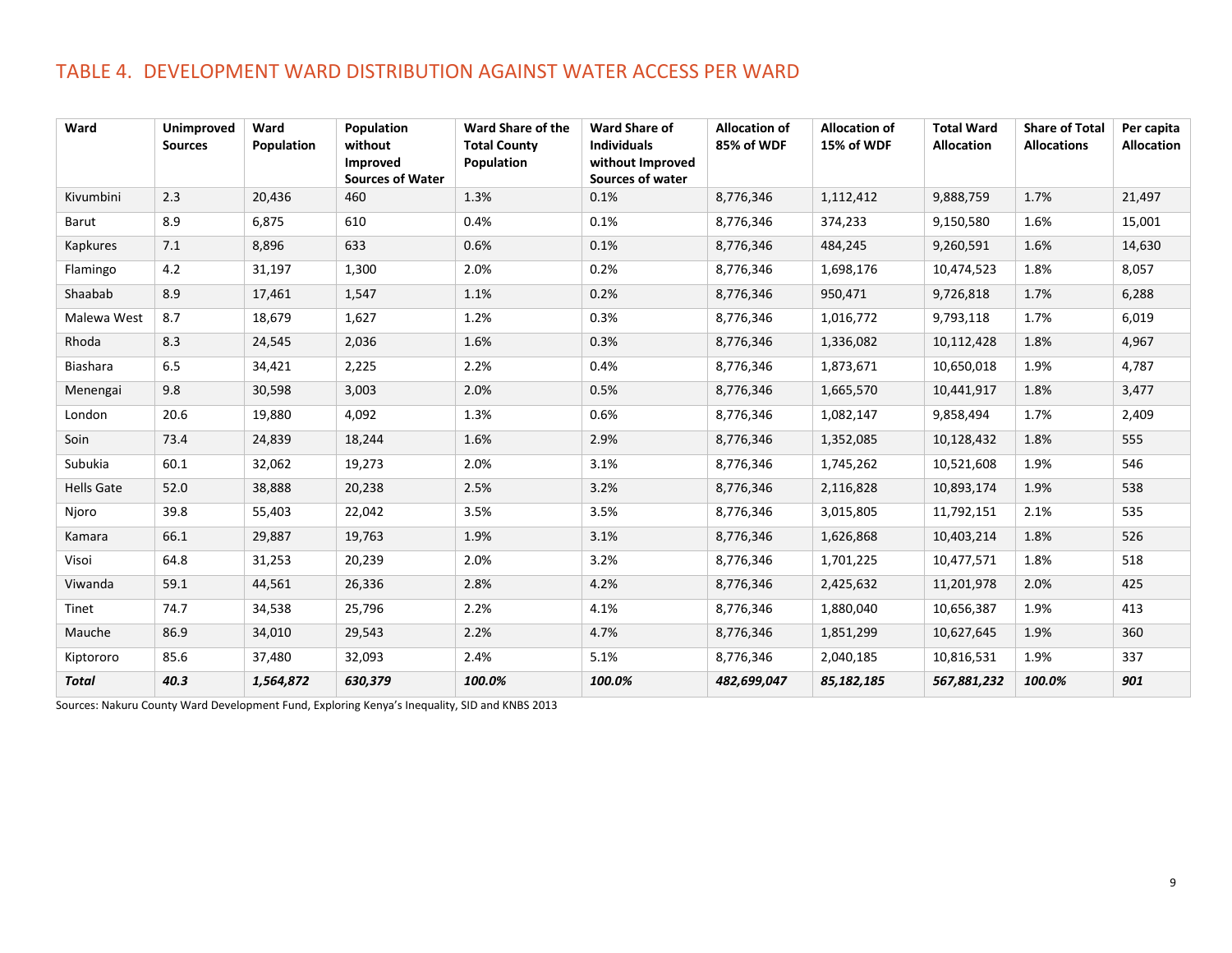## WEST POKOT WARD DEVELOPMENT FUND

The county passed a law that created a fund that allocates not less than 31.1 percent of its approved annual development budget. The act aims to ensure equity in developing the county and the decisions made involve the public.

#### FIGURE 1. OBJECTIVES OF THE WEST POKOT COUNTY WARD FUND

#### Object and purpose of the Act

3. The purpose of this Act is to provide a comprehensive, harmonized, efficient and effective legal and regulatory framework for the management and operation of the Ward Development Fund for West Pokot County to achieve the following objectives:-

- (a) channel the use of public funds at the lowest level of governance where the most vulnerable exist;
- (b) ensure equity in the distribution of funds in the County;
- (c) ensure local-level participation identification. in the prioritization, implementation and evaluation of development activities at the Ward level; and
- (d) exhibit accountability and transparency in the disbursement and use of Public resources.

While the objectives point to a goal of having a fair approach to distribution, the criteria set out in the same law distributes the fund equally among the county's 20 wards. How diverse are the development needs in the county and will the criteria eventually ensure equitable development among the wards? Data from the Kenya National Bureau of Statistics shows that over 320,000 people live below the poverty line in West Pokot county. Alale ward has the highest share of poor people with nine percent followed by Chepareria and Kiwawa at eight percent each. Siyoi ward has the smallest share of the poor in West Pokot with just one percent. Poverty is taken as an indicator of a people's reliance on government services and the poverty numbers across the wards shows that there is a significant difference among them. With such differences in poverty among the wards no reason is given in the legislation as to why the ward fund is distributed equally among the 20 wards. This seems to also go against one of the objectives of the act, which is to ensure there is equity in the distribution of the fund in the county.

The approved development budget for 2016/17 in West Pokot was Ksh. 1.75 billion. This means the allocation to the fund was Ksh. 545 million. However, as shown in Table 5, in per capita terms a poor person in the poorest ward, Alale, gets Ksh 940 while a poor person in the richest ward, Siyoi, gets six times that amount at Ksh. 5,965. While more direct measures of development gaps should be used to determine the inequality that exists in West Pokot, it seems that even proxy measures such as poverty indicate the current criteria is not equitable.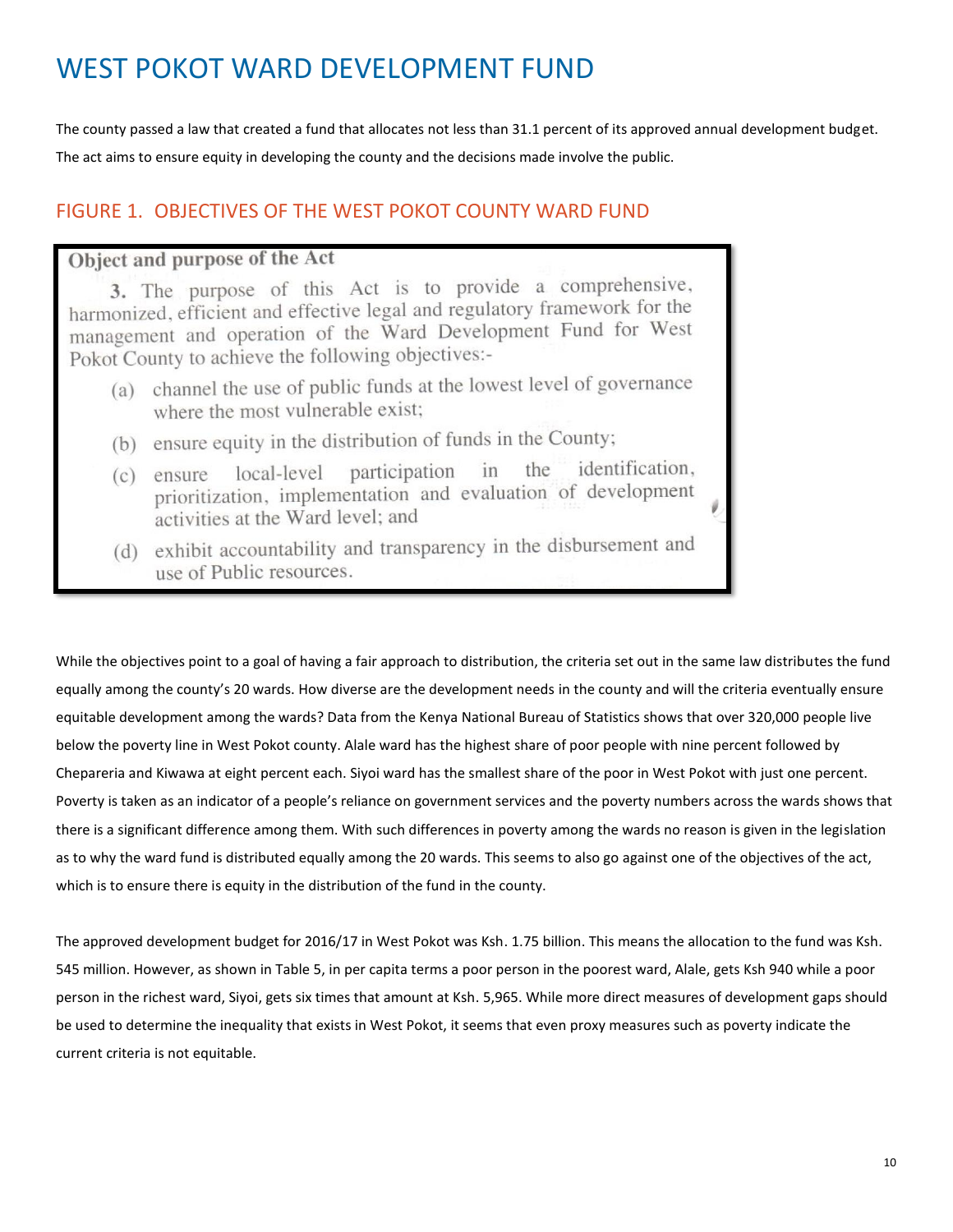### TABLE 5. WARD DISTRIBUTION OF THE WARD DEVELOPMENT FUND IN WEST POKOT COUNTY

|              |                     |                         | Approved<br>Annual<br>Development    |                                                            | <b>Allocation for</b><br>Ward<br>Development |                                          |                                      |                                                       |
|--------------|---------------------|-------------------------|--------------------------------------|------------------------------------------------------------|----------------------------------------------|------------------------------------------|--------------------------------------|-------------------------------------------------------|
|              |                     |                         | <b>Budget</b>                        |                                                            | Fund                                         |                                          |                                      |                                                       |
|              |                     |                         | 1,752,700,000                        |                                                            | 545,089,700                                  |                                          |                                      |                                                       |
| Ward         | <b>Poverty Rate</b> | <b>Total Population</b> | Absolute<br>Number of Poor<br>People | Ward Share of<br>the Total Poor<br>People in the<br>County | <b>Ward Allocation</b>                       | Ward Share of<br>the Total<br>Allocation | <b>Ward Allocation</b><br>per Capita | <b>Allocation Based</b><br>on Share of Poor<br>People |
| Alale        | 78.6                | 36,880                  | 29,002                               | 9%                                                         | 27,254,485                                   | 5%                                       | 940                                  | 49,133,157                                            |
| Chepareria   | 62.4                | 41,299                  | 25,785                               | 8%                                                         | 27,254,485                                   | 5%                                       | 1,057                                | 43,683,141                                            |
| Kiwawa       | 87.9                | 27,829                  | 24,465                               | 8%                                                         | 27,254,485                                   | 5%                                       | 1,114                                | 41,446,889                                            |
| Batei        | 73.4                | 30,503                  | 22,404                               | 7%                                                         | 27,254,485                                   | 5%                                       | 1,217                                | 37,955,287                                            |
| Riwo         | 75.7                | 27,486                  | 20,818                               | 6%                                                         | 27,254,485                                   | 5%                                       | 1,309                                | 35,268,397                                            |
| Wei Wei      | 61.1                | 28,419                  | 17,354                               | 5%                                                         | 27,254,485                                   | 5%                                       | 1,571                                | 29,399,931                                            |
| Tapach       | 65.9                | 26,209                  | 17,262                               | 5%                                                         | 27,254,485                                   | 5%                                       | 1,579                                | 29,244,071                                            |
| Lelan        | 51.2                | 33,443                  | 17,127                               | 5%                                                         | 27,254,485                                   | 5%                                       | 1,591                                | 29,015,364                                            |
| Mnangei      | 49.2                | 34,242                  | 16,830                               | 5%                                                         | 27,254,485                                   | 5%                                       | 1,619                                | 28,512,207                                            |
| Lomut        | 63.2                | 24,607                  | 15,542                               | 5%                                                         | 27,254,485                                   | 5%                                       | 1,754                                | 26,330,168                                            |
| Kapenguria   | 52.9                | 29,039                  | 15,360                               | 5%                                                         | 27,254,485                                   | 5%                                       | 1,774                                | 26,021,836                                            |
| Endugh       | 83.1                | 17,166                  | 14,273                               | 4%                                                         | 27,254,485                                   | 5%                                       | 1,910                                | 24,180,317                                            |
| Kodich       | 67.9                | 20,767                  | 14,107                               | 4%                                                         | 27,254,485                                   | 5%                                       | 1,932                                | 23,899,091                                            |
| Suam         | 70.8                | 19,430                  | 13,750                               | 4%                                                         | 27,254,485                                   | 5%                                       | 1,982                                | 23,294,287                                            |
| Masool       | 88.9                | 14,732                  | 13,103                               | 4%                                                         | 27,254,485                                   | 5%                                       | 2,080                                | 22,198,185                                            |
| Sekerr       | 67.2                | 16,735                  | 11,252                               | 3%                                                         | 27,254,485                                   | 5%                                       | 2,422                                | 19,062,350                                            |
| Kapchok      | 87.2                | 12,226                  | 10,658                               | $3%$                                                       | 27,254,485                                   | 5%                                       | 2,557                                | 18,056,037                                            |
| Kasei        | 69.2                | 14,727                  | 10,184                               | 3%                                                         | 27,254,485                                   | 5%                                       | 2,676                                | 17,253,019                                            |
| Sook         | 63.7                | 12,414                  | 7,907                                | 2%                                                         | 27,254,485                                   | 5%                                       | 3,447                                | 13,395,486                                            |
| Siyoi        | 26.4                | 17,311                  | 4,569                                | 1%                                                         | 27,254,485                                   | 5%                                       | 5,965                                | 7,740,480                                             |
| <b>Total</b> |                     | 485,464                 | 321,752                              | 100%                                                       | 545,089,700                                  | 100%                                     | 1,694                                | 545,089,700                                           |

Sources: West Pokot Ward Development Fund, Exploring Kenya's Inequality, SID and KNBS 2013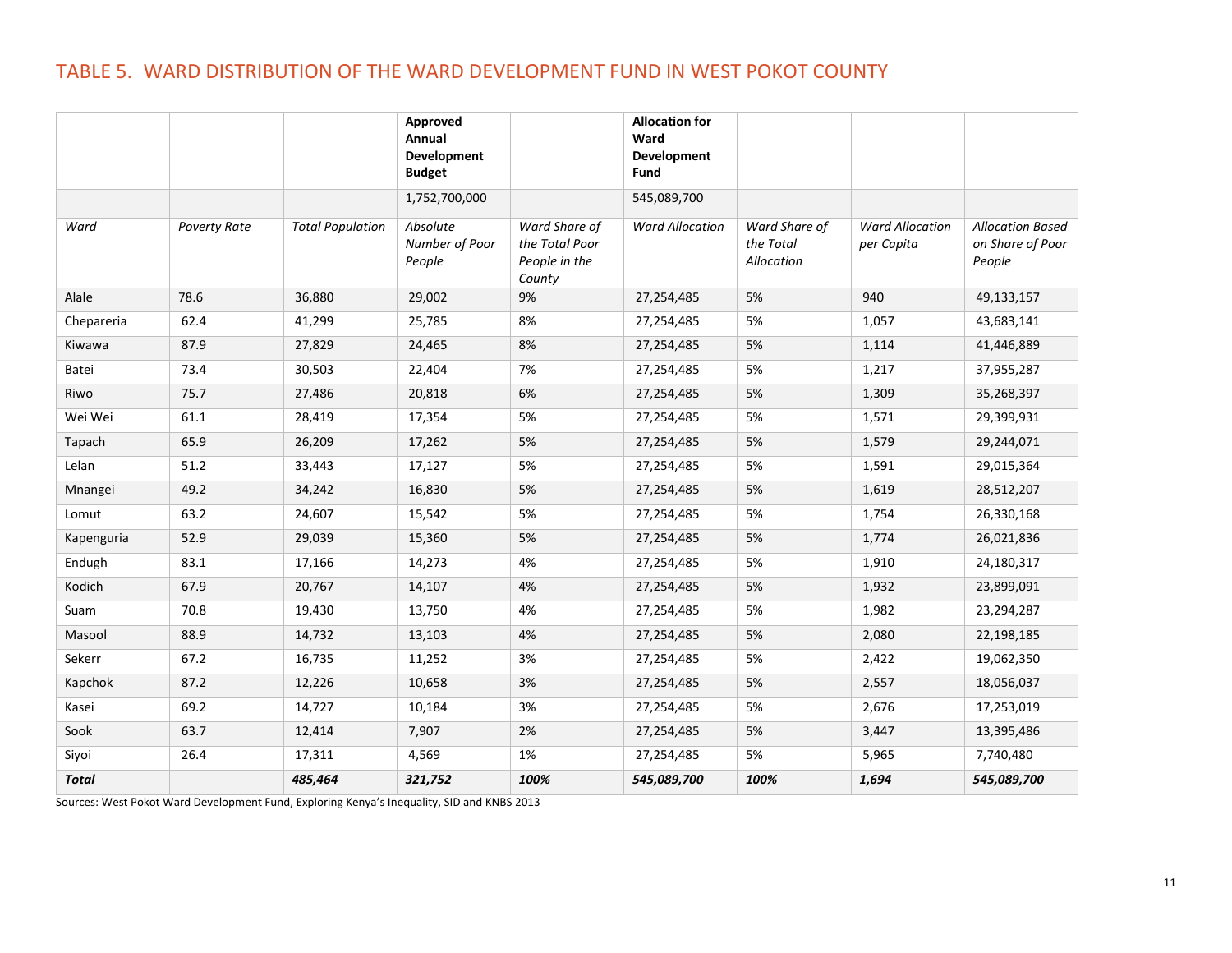# KISUMU COUNTY WATER DEVELOPMENT BUDGET

In 2016/17 Kisumu county submitted a budget that had details on individual projects and details of the wards and sub-counties where they would be implemented. While the departments were not consistent in providing details of the locations, the water sector had that information. This section looks at the distribution of these water projects across the county against information on water access.

The county allocated Ksh. 250 million for water projects across its 35 wards in 2016/17. Data from Kenya National Bureau of Statistics shows the number of people in each ward across Kisumu without access to improved sources of water. This gives a picture of the need of water investment in each ward. Based on these two sets of data, the table below shows that the ward with the highest per capita allocation was Kolwa East which received Ksh. 1,178 per person without access to improved sources of water. Meanwhile, four wards did not have any projects in water for the year: Kondele, Shauri Moyo/Kaloleni, Nyalenda B, and Market Milimani. Kajulu ward, which has the highest share of people without access, also has the lowest per capita allocation among wards that have water projects. Four out of the top five wards with the largest number of people without good access received per capita allocations that were lower than the average allocation of Ksh. 430 across the county. These trends show that the allocations among the wards in Kisumu do not seem to be fair considering the need in each of the wards.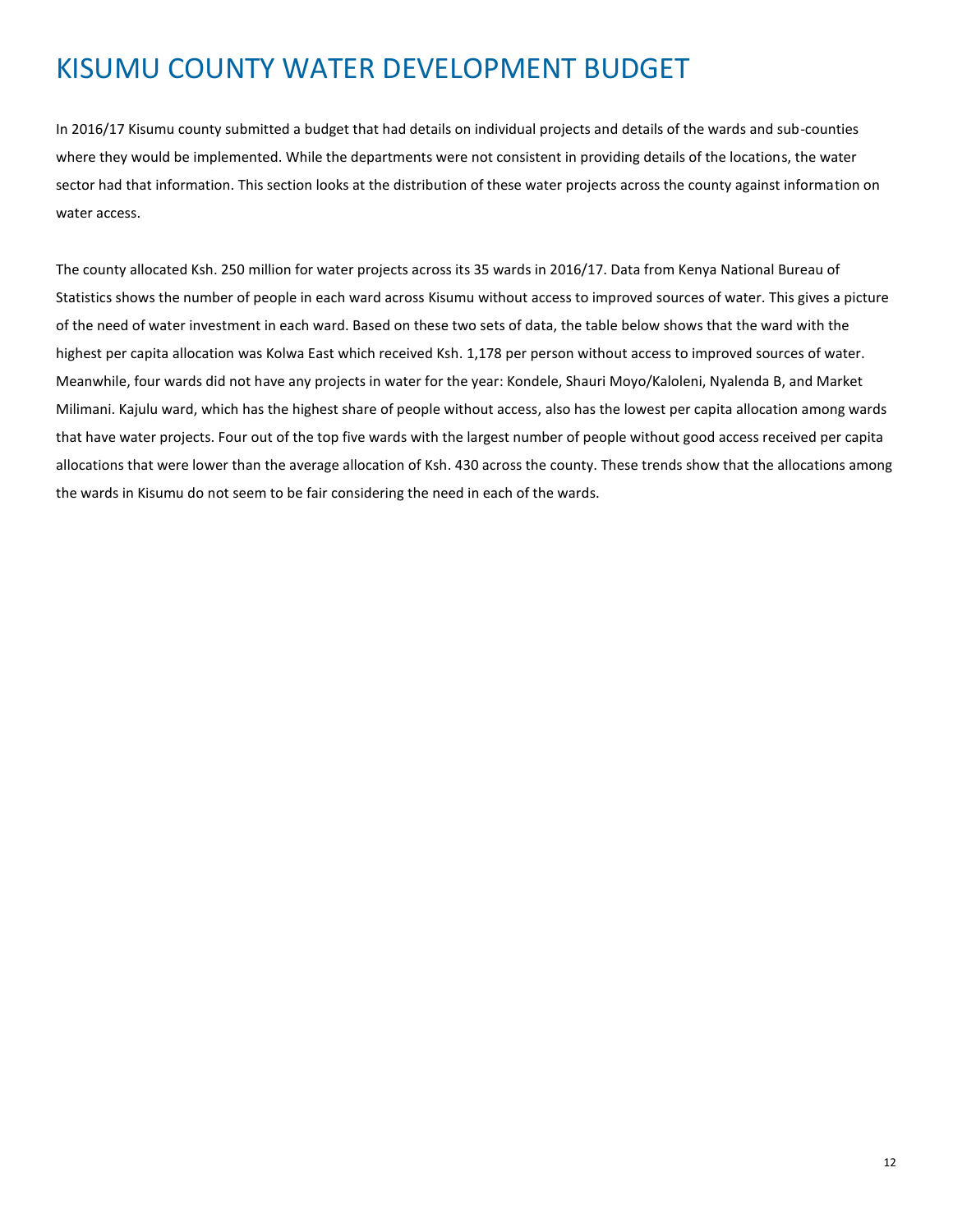#### TABLE 6. DISTRIBUTION OF WATER PROJECTS AMONG WARDS IN KISUMU COUNTY

| Ward                  | <b>Share of Ward</b><br><b>Population with</b><br><b>Unimproved Sources</b><br>of Water | Ward<br>Population | Ward<br><b>Population with</b><br><b>Unimproved</b><br>Sources of<br>Water | Water<br><b>Allocations</b> | <b>Ward Share of</b><br>County<br><b>Population with</b><br><b>Unimproved</b><br><b>Sources of Water</b> | Ward<br>Share of<br>County<br><b>Allocation</b> | Per Capita<br>Ward<br><b>Allocation</b> |
|-----------------------|-----------------------------------------------------------------------------------------|--------------------|----------------------------------------------------------------------------|-----------------------------|----------------------------------------------------------------------------------------------------------|-------------------------------------------------|-----------------------------------------|
| Kajulu                | 62%                                                                                     | 40,471             | 25,174                                                                     | 3,415,000                   | 5.7%                                                                                                     | 1.8%                                            | 136                                     |
| Muhoroni Koru         | 64%                                                                                     | 34,167             | 21,707                                                                     | 4,545,000                   | 4.9%                                                                                                     | 2.4%                                            | 209                                     |
| West Seme             | 71%                                                                                     | 28,384             | 20,240                                                                     | 15,235,000                  | 4.6%                                                                                                     | 8.0%                                            | 753                                     |
| Chemilil              | 60%                                                                                     | 32,803             | 19,842                                                                     | 5,615,000                   | 4.5%                                                                                                     | 3.0%                                            | 283                                     |
| North Seme            | 75%                                                                                     | 25,261             | 18,836                                                                     | 5,005,000                   | 4.3%                                                                                                     | 2.6%                                            | 266                                     |
| Awasi/Onjiko          | 71%                                                                                     | 25,864             | 18,344                                                                     | 9,315,000                   | 4.1%                                                                                                     | 4.9%                                            | 508                                     |
| Masogo/Nyangoma       | 53%                                                                                     | 32,477             | 17,321                                                                     | 14,834,000                  | 3.9%                                                                                                     | 7.8%                                            | 856                                     |
| West Nyakach          | 64%                                                                                     | 26,309             | 16,769                                                                     | 7,230,000                   | 3.8%                                                                                                     | 3.8%                                            | 431                                     |
| North Nyakach         | 51%                                                                                     | 31,660             | 16,266                                                                     | 4,615,000                   | 3.7%                                                                                                     | 2.4%                                            | 284                                     |
| Central Kisumu        | 46%                                                                                     | 35,154             | 16,028                                                                     | 3,415,000                   | 3.6%                                                                                                     | 1.8%                                            | 213                                     |
| Kolwa Central         | 50%                                                                                     | 31,654             | 15,809                                                                     | 3,415,000                   | 3.6%                                                                                                     | 1.8%                                            | 216                                     |
| East Seme             | 73%                                                                                     | 21,658             | 15,747                                                                     | 3,295,000                   | 3.6%                                                                                                     | 1.7%                                            | 209                                     |
| Central Nyakach       | 58%                                                                                     | 26,859             | 15,475                                                                     | 5,415,000                   | 3.5%                                                                                                     | 2.9%                                            | 350                                     |
| Kondele               | 32%                                                                                     | 47,392             | 14,959                                                                     | $\sim$                      | 3.4%                                                                                                     | 0.0%                                            | $\mathbf{r}$                            |
| Kabonyo/Kanyagwal     | 59%                                                                                     | 25,020             | 14,828                                                                     | 3,965,000                   | 3.4%                                                                                                     | 2.1%                                            | 267                                     |
| South West Kisumu     | 67%                                                                                     | 22,113             | 14,732                                                                     | 11,937,200                  | 3.3%                                                                                                     | 6.3%                                            | 810                                     |
| South East Nyakach    | 48%                                                                                     | 30,117             | 14,600                                                                     | 3,345,000                   | 3.3%                                                                                                     | 1.8%                                            | 229                                     |
| South West Nyakach    | 77%                                                                                     | 17,236             | 13,284                                                                     | 10,195,000                  | 3.0%                                                                                                     | 5.4%                                            | 767                                     |
| Ombeyi                | 47%                                                                                     | 26,253             | 12,408                                                                     | 5,495,000                   | 2.8%                                                                                                     | 2.9%                                            | 443                                     |
| East Kano/Wawidhi     | 70%                                                                                     | 17,317             | 12,177                                                                     | 8,300,800                   | 2.8%                                                                                                     | 4.4%                                            | 682                                     |
| West Kisumu           | 50%                                                                                     | 22,101             | 11,087                                                                     | 10,030,000                  | 2.5%                                                                                                     | 5.3%                                            | 905                                     |
| North West Kisumu     | 49%                                                                                     | 21,975             | 10,832                                                                     | 10,865,000                  | 2.4%                                                                                                     | 5.7%                                            | 1,003                                   |
| <b>Central Seme</b>   | 47%                                                                                     | 22,936             | 10,721                                                                     | 5,415,000                   | 2.4%                                                                                                     | 2.9%                                            | 505                                     |
| Migosi                | 52%                                                                                     | 19,564             | 10,081                                                                     | 2,095,000                   | 2.3%                                                                                                     | 1.1%                                            | 208                                     |
| Kisumu North          | 38%                                                                                     | 24,614             | 9,246                                                                      | 9,093,000                   | 2.1%                                                                                                     | 4.8%                                            | 983                                     |
| Railways              | 26%                                                                                     | 34,341             | 8,941                                                                      | 1,695,000                   | 2.0%                                                                                                     | 0.9%                                            | 190                                     |
| Manyatta B            | 32%                                                                                     | 27,894             | 8,940                                                                      | 1,815,000                   | 2.0%                                                                                                     | 1.0%                                            | 203                                     |
| Miwani                | 37%                                                                                     | 18,099             | 6,670                                                                      | 5,415,000                   | 1.5%                                                                                                     | 2.9%                                            | 812                                     |
| Kolwa East            | 30%                                                                                     | 21,203             | 6,295                                                                      | 7,415,000                   | 1.4%                                                                                                     | 3.9%                                            | 1,178                                   |
| Ahero                 | 15%                                                                                     | 35,256             | 5,275                                                                      | 3,815,000                   | 1.2%                                                                                                     | 2.0%                                            | 723                                     |
| Shauri                | 37%                                                                                     | 14,276             | 5,239                                                                      | $\bar{a}$                   | 1.2%                                                                                                     | 0.0%                                            | $\blacksquare$                          |
| Moyo/Kaloleni         |                                                                                         |                    |                                                                            |                             |                                                                                                          |                                                 |                                         |
| Nyalenda B            | 14%                                                                                     | 32,219             | 4,455                                                                      |                             | 1.0%                                                                                                     | 0.0%                                            | $\blacksquare$                          |
| Kobura                | 12%                                                                                     | 35,960             | 4,263                                                                      | 1,665,000                   | 1.0%                                                                                                     | 0.9%                                            | 391                                     |
| Nyalenda A            | 12%                                                                                     | 28,169             | 3,338                                                                      | 2,095,000                   | 0.8%                                                                                                     | 1.1%                                            | 628                                     |
| Market Milimani       | 15%                                                                                     | 15,869             | 2,444                                                                      |                             | 0.6%                                                                                                     | 0.0%                                            |                                         |
| <b>Total for Ward</b> |                                                                                         | 952,645            | 442,373                                                                    | 190,000,000                 | 100.0%                                                                                                   | 100.0%                                          | 430                                     |
| Projects              |                                                                                         |                    |                                                                            |                             |                                                                                                          |                                                 |                                         |
| County wide projects  |                                                                                         |                    |                                                                            | 60,000,000                  |                                                                                                          |                                                 |                                         |
| Sector Total          |                                                                                         |                    |                                                                            | 250,000,000                 |                                                                                                          |                                                 |                                         |

Sources: Kisumu Line Item Budget 2016/17 and Exploring Kenya's Inequality, SID and KNBS 2013

# **CONCLUSION**

The first term of counties has come to an end. As the next phase of five years begins, it is important to evaluate how equity has been addressed. Counties have addressed equity matters mostly through funds such as ward development funds and bursary funds. However, while the ostensible aim of many of these funds is greater equity, in practice, counties have chosen inequitable approaches to implement them. As shown in this paper, most of the distribution mechanisms allocate resources equally among